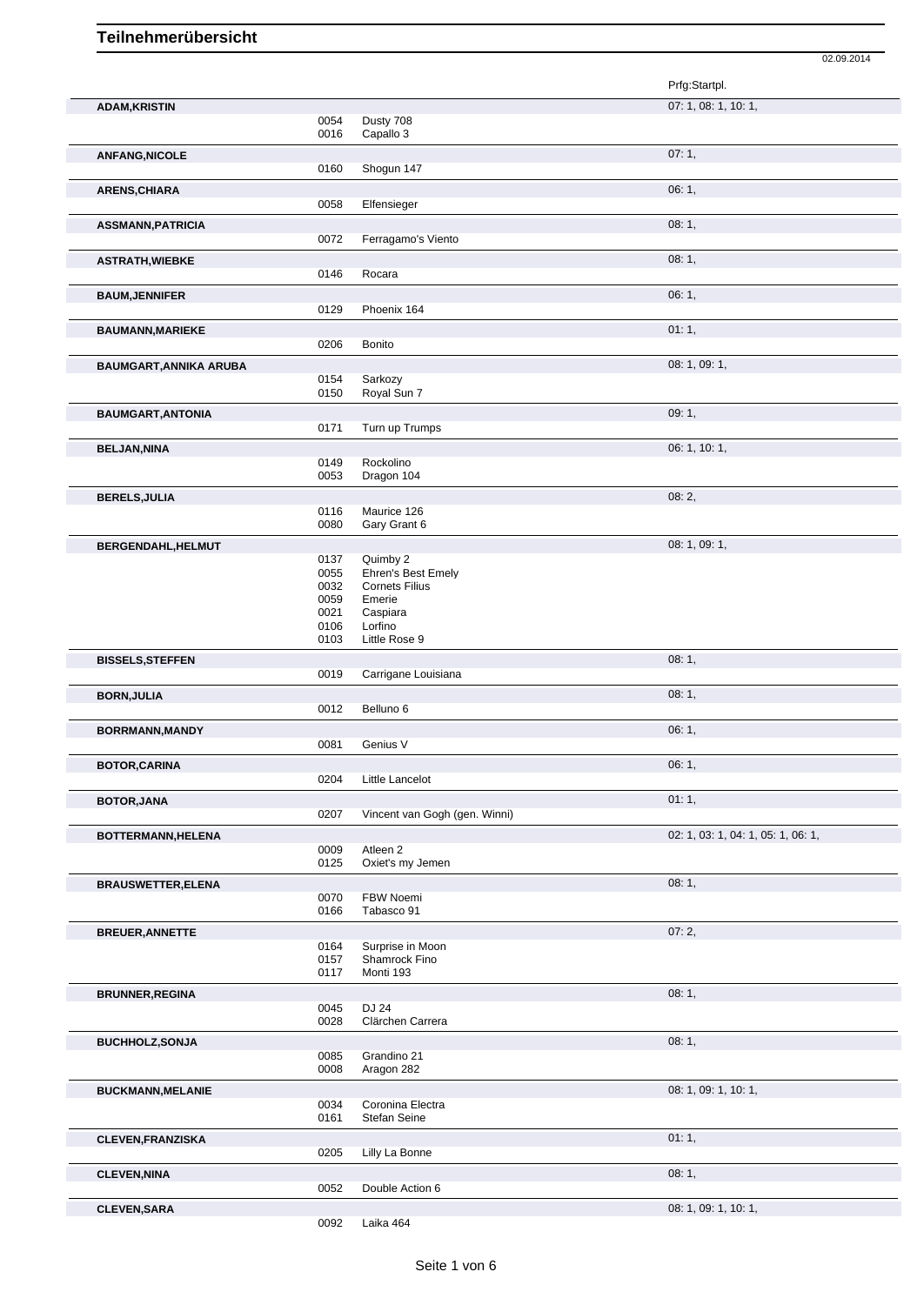Prfg:Startpl. 0102 Lilly La Bonne **COHNEN,SILVIA** 07: 1, 0030 Coco Gabbana by LS **COLSMAN,AMELIE** 08: 1, 10: 1, 0169 Träumerei 4 0108 Madjarin den Tip 0086 Graphiti den Tip<br>0043 Derby den Tip Derby den Tip **COLSMAN,ANTOINETTE** 02: 1, 03: 1, 04: 1, 05: 1, 0191 Moustique den Tip<br>0090 lsis 79 Isis 79 **COYNE,FIONA** 08: 2, 0115 Matcho 83<br>0109 Major Rum Major Rumble xx **DAMMERTZ,HANNA** 01: 1, 01: 1, 01: 1, 01: 1, 01: 1, 01: 1, 01: 1, 01: 1, 01: 1, 01: 1, 01: 1, 01: 1, 01: 1, 01: 1, **Black Nixe DAMMERTZ,LENA** 01: 1, 0189 **DAUBEN, ESTHER** 06: 1, 06: 1, 06: 1, 06: 1, 06: 1, 06: 1, 06: 1, 06: 1, 06: 1, 06: 1, 06: 1, 06: 1, 06: 1, 06: 1, 06: 1, 06: 1, 06: 1, 06: 1, 06: 1, 06: 1, 06: 1, 06: 1, 06: 1, 06: 1, 06: 1, 06: 1, 06: 1, 07: 07: 07: 07: Falconwood's Knight **DAUE, YVONNE** 08: 2, 0005 Alnor 2<br>0003 Acosia Acosia T **DIEMER,ANNA-CELINE** 06: 2,<br>
06: 2,<br>
0138 Quintessa 32 0138 Quintessa 32<br>0049 Donald Duck Donald Duck 35 **DOROK-HEINEN,JESSICA** 08: 1, Giepetto **ENGELS DR.,BARBARA** 07: 1, 0131 Pikee 10 Pikee 10 **FALENSKI,LAURA** 08: 1, 08: 1, 08: 1, 08: 1, 08: 1, 08: 1, 08: 1, 08: 1, 08: 1, 08: 1, 08: 1, 08: 1, 09: 08: 1, 0 Zayla **FINK,HANNAH** 08: 1, 0015 Call me Calimero 0078 Fuerto Venturo 0093 Laird Fide et fortitudine **FISCHER, HANNAH-JULIENNE** 0123 Novedana **CONSERVERGENER, HANNAH-JULIENNE** 06: 1, Novedana **FLIERDT, KATJA VAN DE** 07: 2, 0015 Call me Calimero 07: 2, 07: 2, 0015 Call me Calimero<br>0078 Fuerto Venturo 0078 Fuerto Venturo<br>0110 Malt Whiskey 0110 Malt Whiskey<br>0093 Laird Fide et f Laird Fide et fortitudine **FLOCKE,PAULA** 06: 1, Risk for fun 2 **FUELLGRAEBE,FREYA** 08: 1, Bisazza GATSCHER DR.,KATHRIN **CONSERVER DR.,KATHRIN** 06: 1, 10: 1, Sambuco Deluxe **GLAUER, CONSTANZE** 08: 1, 0094 Landoly 0094 Landoly 08: 1, 08: 1, Landoly **GRAU,SYLWIA** 08: 1, Phyllis 19 **GRIJSEN,GERRIT** 08: 1, 0029 Cloud Nine 4 Cloud Nine 4 **HABEDANK,ELENA** 06: 1, 0018 Carrigane Chief 2 **HADJI,NESRIN** 06: 1, 0120 Nefud ox 0148 Roccadero Ravelle W **HAIMINGER,JULIA** 02: 1, 03: 1, 04: 1, 05: 1, 05: 1, 05: 1, 05: 1, 05: 1, 05: 1, 05: 1, 05: 1, 05: 1, 05: 1, 05: 1, 05: 1, 05: 1, 05: 1, 05: 1, 05: 1, 05: 1, 05: 1, 05: 1, 05: 1, 05: 1, 05: 1, 05: 1, 05: 1, 05: 1, 05: 1, 0 0107 Lucia Mia **HALBREITER,ELISABETH** 02: 1, 03: 1, 04: 1, 05: 1, 0184 Wichen Paper Moon **HARTMANN,ANNY** 01: 1, 01: 1, 01: 1, 01: 1, 01: 1, 01: 1, 01: 1, 01: 1, 01: 1, 01: 1, 01: 1, 01: 1, 01: 1, 01: 1, 01: 1, 01: 1, 01: 1, 01: 1, 01: 1, 01: 1, 01: 1, 01: 1, 01: 1, 01: 1, 01: 1, 01: 1, 01: 01: 01: 01: 01: 01: 0197 Spöks 0196 Pauline das Pony

**HARTMANN,BIRGIT** 07: 1, 10: 1,

02.09.2014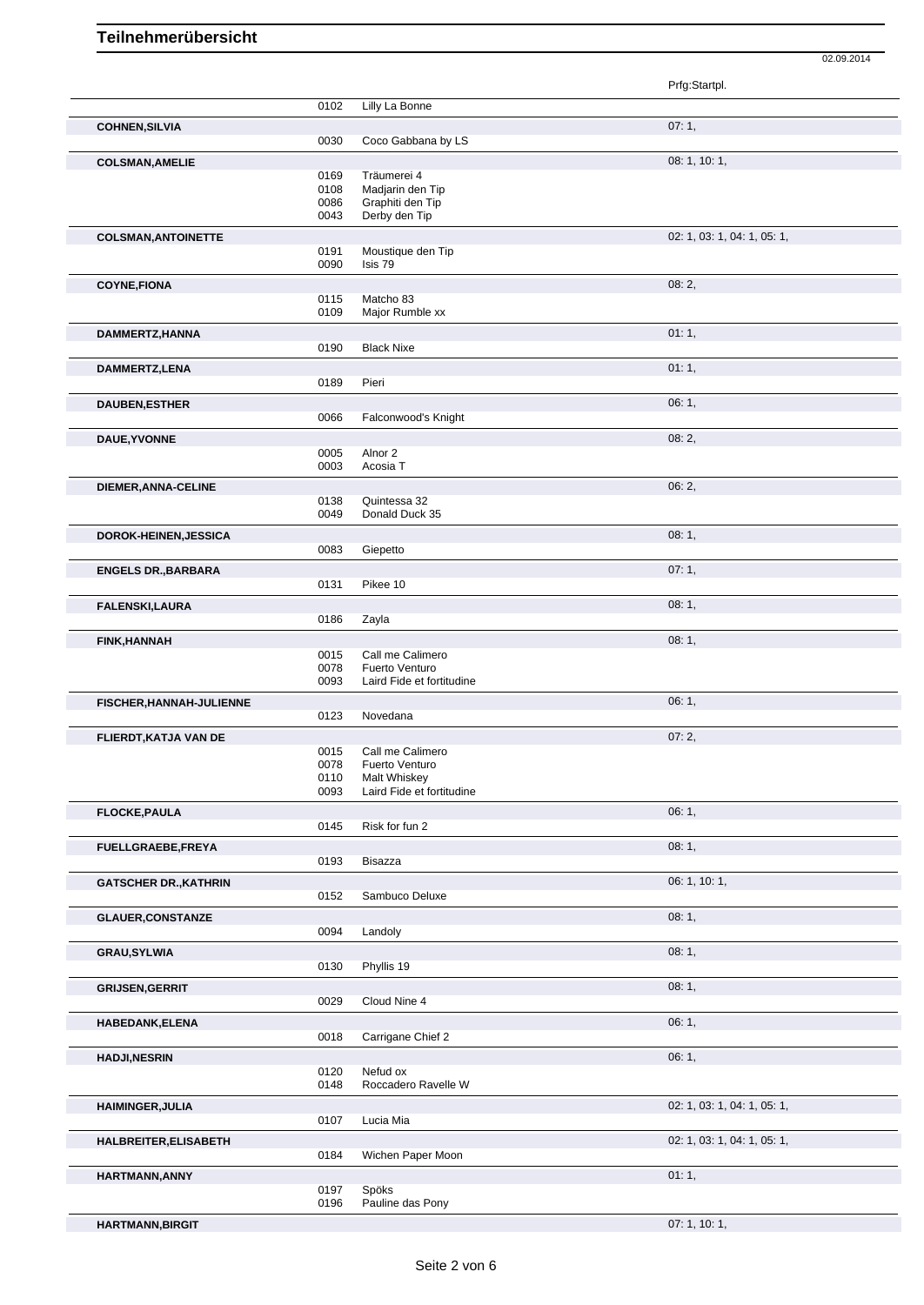|                                   |              |                                 | 02.09.2014                  |
|-----------------------------------|--------------|---------------------------------|-----------------------------|
|                                   |              |                                 | Prfg:Startpl.               |
|                                   | 0197         | Spöks                           |                             |
|                                   | 0196         | Pauline das Pony                |                             |
| HARTMANN, EMMA                    | 0089         | Ischa-Luna                      | 02: 1, 03: 1, 04: 1, 05: 1, |
| <b>HARTMANN, MARIE</b>            |              |                                 | 01:1,                       |
|                                   | 0197<br>0196 | Spöks<br>Pauline das Pony       |                             |
| <b>HAUPT, MONIQUE</b>             |              |                                 | 06:1,                       |
|                                   | 0142         | Raspberry Blue 2                |                             |
|                                   | 0020         | Carrigane Okie                  |                             |
| <b>HEITMANN, MARGRIT</b>          | 0141         | Rani 44                         | 07:1,                       |
| <b>HEMMERS, DANIELA</b>           |              |                                 | 07:1,                       |
|                                   | 0140<br>0119 | Raikkönen<br>Naschuk            |                             |
| <b>HEMSTEG, TANJA</b>             |              |                                 | 10:1,                       |
|                                   | 0104         | Lola-Rennt                      |                             |
| <b>HERTER, REBECCA</b>            |              |                                 | 08: 1, 10: 1,               |
|                                   | 0041<br>0182 | De Coeur 5<br>vom Feinsten      |                             |
| <b>HILGERS, JASMIN</b>            |              |                                 | 06:1,                       |
|                                   | 0046         | Dolce Kira                      |                             |
| <b>HILGERS,LENA</b>               |              |                                 | 10:1,                       |
|                                   | 0143         | Reynosa                         |                             |
| HOEFELS, CLAUDIA                  | 0007         | Amica Ribana                    | 10:1,                       |
| HOFFMANN, ANNIKA                  |              |                                 | 08:1,                       |
|                                   | 0126         | Partytänzer                     |                             |
|                                   | 0156<br>0026 | Shakira R 4<br>Cheeky like me   |                             |
|                                   | 0047         | Don Allegro 5                   |                             |
| <b>HOFFMANN, MELISSA</b>          |              |                                 | 10:1,                       |
|                                   | 0026<br>0047 | Cheeky like me<br>Don Allegro 5 |                             |
| <b>HORTEN, ALINA</b>              |              |                                 | 06:1,                       |
|                                   | 0006         | Ambra 91                        |                             |
| <b>HUEBNER,LISA</b>               |              | Likantus                        | 02: 1, 03: 1, 04: 1, 05: 1, |
|                                   | 0101         |                                 |                             |
| <b>JAENSCH, NICOLA</b>            | 0176         | Viva la Vida CR                 | 06:1,                       |
| JANSSEN, ANGELIKA                 |              |                                 | 07:1,                       |
|                                   | 0128         | Peach 7                         |                             |
| <b>JOHN, KATRIN</b>               |              | Rocca savina                    | 07:1,                       |
|                                   | 0147         |                                 | 06:2,                       |
| <b>JUNGE, ANNIKA</b>              | 0071         | Fernet 61                       |                             |
|                                   | 0014         | <b>Black Beauty 25</b>          |                             |
| KAPPERTZ, MAGDA                   | 0062         | Etosha 4                        | 07:1,                       |
|                                   |              |                                 | 02: 1, 03: 1, 04: 1, 05: 1, |
| <b>KESTEL, SARAH</b>              | 0079         | Fürst 49                        |                             |
| KIEFER, MARTINE                   |              |                                 | 07:1,                       |
|                                   | 0069         | Faye Dunaway                    |                             |
| KIERMAIER, STELLA KARINA          |              |                                 | 06: 1, 08: 1,               |
|                                   | 0048         | Don Aquis Diamont               |                             |
| <b>KLANTEN, NADINE</b>            | 0042         | Der kleine Nick 2               | 08:1,                       |
| KLINKENBERG, HANS-WILLI           |              |                                 | 07:1,                       |
|                                   | 0170         | Trocadero 13                    |                             |
| <b>KNAPPSTEIN, ANNA CHRISTINE</b> |              |                                 | 06:1,                       |
|                                   | 0039         | Dark Sugar 2                    |                             |
| KOCH, LENA                        | 0097         | Lauries Thunder                 | 08:1,                       |
| KOCH, NELE                        |              |                                 | 02: 1, 03: 1, 04: 1, 05: 1, |
|                                   | 0088         | High Hope R                     |                             |
|                                   | 0132         | Piri 15                         |                             |
| <b>KOLBE, MELISSA MARIE</b>       |              |                                 | 02: 1, 03: 1, 04: 1, 05: 1, |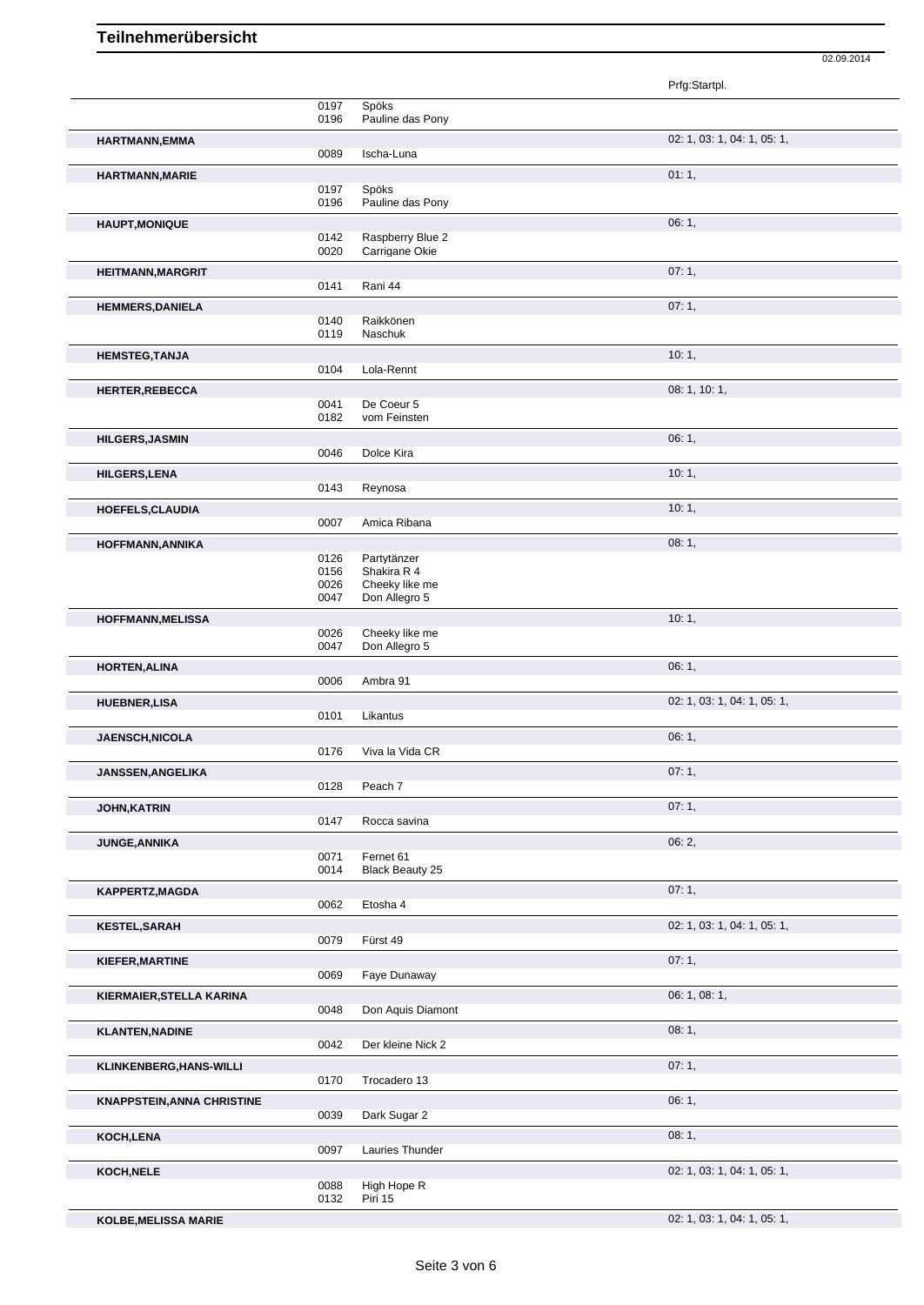|                               |              |                           | Prfg:Startpl.                      |
|-------------------------------|--------------|---------------------------|------------------------------------|
|                               | 0078         | Fuerto Venturo            |                                    |
|                               |              |                           | 06:1,                              |
| <b>KROLO, TOMMI</b>           | 0198         | So is Sie                 |                                    |
|                               |              |                           |                                    |
| KUEPPERS, GRETA               |              |                           | 10:1,                              |
|                               | 0033         | Corodino W                |                                    |
| <b>LAMBERT, MONA</b>          |              |                           | 02: 1, 03: 1, 04: 1, 05: 1,        |
|                               | 0036         | Cuba <sub>S</sub>         |                                    |
| <b>LAMBY, ANKE</b>            |              |                           | 08:1,                              |
|                               | 0073         | Filigrans-Pluspunkt       |                                    |
| LANGENBERG, ZITA              |              |                           | 02: 1, 03: 1, 04: 1, 05: 1, 06: 1, |
|                               | 0124         | NZ Salsa Hit              |                                    |
|                               | 0136         | Quadro 17                 |                                    |
| LANGER, SVENJA                |              |                           | 08:1,                              |
|                               | 0162         | Stella 778                |                                    |
|                               |              |                           | 08: 1, 09: 1,                      |
| <b>LEUWER, LEONI</b>          | 0194         | Carola H                  |                                    |
|                               | 0195         | Dutchman's Lord           |                                    |
|                               |              |                           | 08:1,                              |
| LEYEN, ALEXANDRA FREIIN VON D | 0167         | Tamira HL                 |                                    |
|                               |              |                           |                                    |
| LINKNER-BECKERS, CORNELIA     |              |                           | 06:1,                              |
|                               | 0121         | Noah 56                   |                                    |
| <b>LOCKER, ANTONIA</b>        |              |                           | 06:1,                              |
|                               | 0187         | Zonnehoeve Geert          |                                    |
| LUETKE-STETZKAMP, CHRISTIAN   |              |                           | 08:1,                              |
|                               | 0050         | Donauschnee               |                                    |
| <b>MAASS, MICHAEL</b>         |              |                           | 07: 1, 10: 1,                      |
|                               | 0035         | Crash-Bandicoot           |                                    |
|                               |              |                           |                                    |
| <b>MAASS, PIA</b>             | 0139         | Quira 5                   | 08: 1, 09: 1,                      |
|                               |              |                           |                                    |
| <b>MAES, PETER</b>            |              |                           | 06: 1, 07: 1,                      |
|                               | 0134         | Prince Touch GH           |                                    |
| <b>MALEC, ANITA</b>           |              |                           | 10:1,                              |
|                               | 0173         | Vasques WE                |                                    |
|                               | 0076<br>0133 | Flip R<br>Pretty in Black |                                    |
|                               | 0180         | Volano CR                 |                                    |
|                               |              |                           | 08: 2, 10: 1,                      |
| <b>MEINEL, CHRISTIN</b>       | 0199         | Donna de la Luna          |                                    |
|                               | 0200         | Durango S                 |                                    |
|                               | 0201         | Vuela S                   |                                    |
| <b>MENGELER, ISABEL</b>       |              |                           | 06: 1, 10: 1,                      |
|                               | 0153         | Sandro Rivera             |                                    |
|                               | 0025         | Checkred                  |                                    |
| <b>MENKE, FRANK</b>           |              |                           | 07:1,                              |
|                               | 0122         | Nordfalke 2               |                                    |
|                               |              |                           | 06: 2,                             |
| <b>MOELDER, PAULINE</b>       | 0084         | Gina-Latoya               |                                    |
|                               | 0127         | Paula - Finess            |                                    |
|                               |              |                           | 08:1,                              |
| <b>MUELLER, CATRIN</b>        | 0105         | Lord of Lindenhof         |                                    |
|                               |              |                           |                                    |
| MUELLER-TABACCHI, BAERBEL     |              |                           | 10:1,                              |
|                               | 0114         | Massimo 59                |                                    |
| <b>MUENKER, LAURA</b>         |              |                           | 06:1,                              |
|                               | 0091         | King's Peppy Jac          |                                    |
| <b>NOVAK, BEATE</b>           |              |                           | 10:1,                              |
|                               | 0077         | Fly away Fidibus          |                                    |
| <b>OBEREM, CORINNE</b>        |              |                           | 10:1,                              |
|                               | 0011         | Bellevue sur l'amour      |                                    |
|                               |              |                           | 06:1,                              |
| OFFERGELD, CELINE             | 0100         | Leo B                     |                                    |
|                               |              |                           |                                    |
| OTRZONSEK, ANJA               | 0113         | Mary-Lou 61               | 06:1,                              |
|                               |              |                           |                                    |

02.09.2014

**PRINZ,MARIA** 02: 1, 03: 1, 04: 1, 05: 1, 05: 1, 05: 1, 05: 1, 05: 1, 05: 1, 05: 1, 05: 1, 05: 1, 05: 1, 05: 1, 05: 1, 05: 1, 05: 1, 05: 1, 05: 1, 05: 1, 05: 1, 05: 1, 05: 1, 05: 1, 05: 1, 05: 0, 0, 0, 0, 0, 0, 0, 0, 0, 0,

**PERSUHN,CAROLIN** 06: 1, Tabasco 91

Mr. Magic 3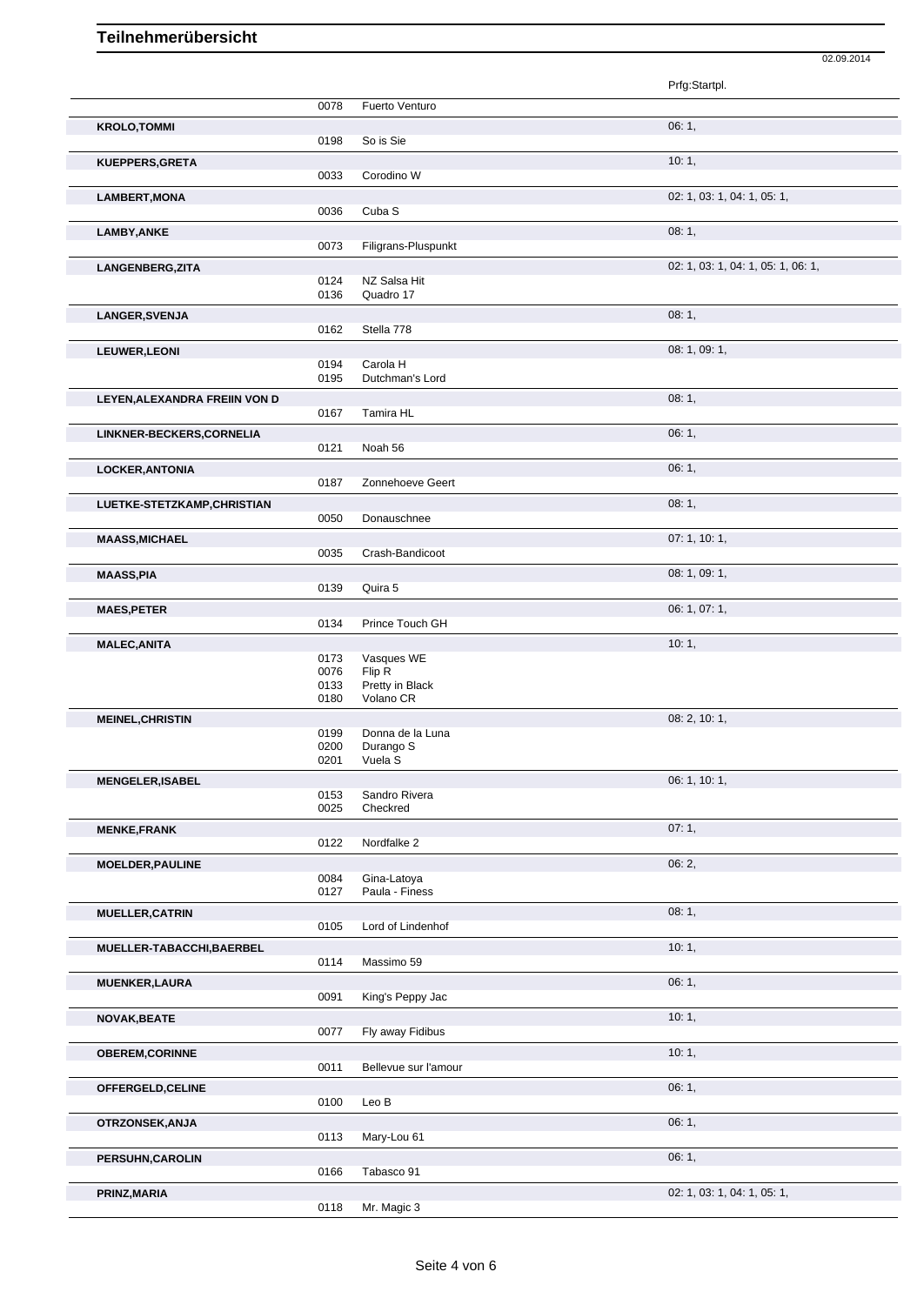|                           | 0017         | Capitol SP                        |                             |
|---------------------------|--------------|-----------------------------------|-----------------------------|
| <b>RAUH, MONIKA</b>       |              |                                   | 10:1,                       |
|                           | 0099         | Leandro S 5                       |                             |
| REICHMANN, LENA           |              |                                   | 06:1,                       |
|                           | 0165         | Sweet Like Chocolate 2            |                             |
|                           |              |                                   |                             |
| <b>RENNER, SANDRA</b>     |              |                                   | 02: 1, 03: 1, 04: 1, 05: 1, |
|                           | 0159         | Shirkan 73                        |                             |
| <b>REUTER, MARGAUX</b>    |              |                                   | 06:1,                       |
|                           | 0168         | Terra X 2                         |                             |
| REUTER, RAQUEL            |              |                                   | 08:1,                       |
|                           | 0063         | Exclusiv's Dreamcatcher           |                             |
|                           |              |                                   |                             |
| RICHTER-PLUM, MANDY       | 0075         | First Pitch R                     | 10:1,                       |
|                           |              |                                   |                             |
| ROPERTZ, YASMIN           |              |                                   | 06:1,                       |
|                           | 0044         | Destoby                           |                             |
| <b>ROSE, VIOLA</b>        |              |                                   | 07:1,                       |
|                           | 0202         | Santalina xx                      |                             |
| RUDOLPHI, CHARLOTTE       |              |                                   | 08:1,                       |
|                           | 0023         | C'est la petite                   |                             |
|                           |              |                                   |                             |
| RYTIR, MELINA             |              | Dark Dancer R                     | 08: 1, 10: 1,               |
|                           | 0038<br>0111 | Manolo 68                         |                             |
|                           | 0173         | Vasques WE                        |                             |
|                           | 0178         | Vogy's Hillery                    |                             |
|                           | 0074         | Finnley R                         |                             |
|                           | 0065         | Fairy Tale CR                     |                             |
|                           | 0075         | First Pitch R                     |                             |
|                           | 0067         | Fame R 2                          |                             |
|                           | 0181<br>0183 | Volegro CR<br>Voytana             |                             |
|                           | 0040         | Dave R                            |                             |
|                           |              |                                   |                             |
| SABOLCEC, DANA            |              |                                   | 06:2,                       |
|                           | 0002<br>0001 | Acapulco Tesco<br>Acapulco Brenda |                             |
|                           |              |                                   |                             |
| SACHSE, PHILIPPA          |              |                                   | 06:1,                       |
|                           | 0096         | Laurents Hero                     |                             |
| SCHAEFER-GEHRAU, BRANDON  |              |                                   | 06:1,                       |
|                           | 0177         | Vogy's Dream CR                   |                             |
| <b>SCHEUTEN, CARINA</b>   |              |                                   | 06:1,                       |
|                           | 0163         | Sterntaler 51                     |                             |
|                           |              |                                   | 06:1,                       |
| <b>SCHLESS, ISABELLA</b>  | 0098         | Lavinius 4                        |                             |
|                           |              |                                   |                             |
| SCHMITT-SASSE, JULIANE    |              |                                   | 10:1,                       |
|                           | 0022         | Cedric FS                         |                             |
| <b>SCHMITZ, ANNA-LENA</b> |              |                                   | 06: 1, 08: 1,               |
|                           | 0179         | Volano 6                          |                             |
| <b>SCHNEIDER, KERSTIN</b> |              |                                   | 07:1,                       |
|                           | 0004         | All Inclusive S                   |                             |
|                           |              |                                   | 06:1,                       |
| <b>SCHNEIDER, WIBKE</b>   | 0057         | Eklips 2                          |                             |
|                           |              |                                   |                             |
| <b>SCHROERS, ANNETTE</b>  |              |                                   | 07: 1, 10: 1,               |
|                           | 0095         | Laronjo<br>Maranello D            |                             |
|                           | 0112         |                                   |                             |
| SIWITZA, ANNA KATHARINA   |              |                                   | 06:1,                       |
|                           | 0185         | Wilder Zauber                     |                             |
| SOMMER, LEONA             |              |                                   | 09:1,                       |
|                           | 0087         | Heavens Light 2                   |                             |
| <b>STAEGER, YVONNE</b>    |              |                                   | 07:1,                       |
|                           | 0010         | Bailay's                          |                             |
|                           |              |                                   |                             |
| <b>STAUB, JEANETTE</b>    |              |                                   | 06:1,                       |
|                           | 0203         | M'Adore Madison                   |                             |
| STIBI, JOHANNA            |              |                                   |                             |
|                           |              |                                   | 08:1,                       |
|                           | 0037         | Cupidon 2                         |                             |
|                           |              |                                   | 02: 1, 03: 1, 04: 1, 05: 1, |
| <b>STIBI, ROMAN</b>       |              |                                   |                             |
| STUHM, CAROLA             |              |                                   | 07:1,                       |

**RAUH,DANA** 06: 1,

02.09.2014

Prfg:Startpl.

Seite 5 von 6

0031 Colour my LifeCS